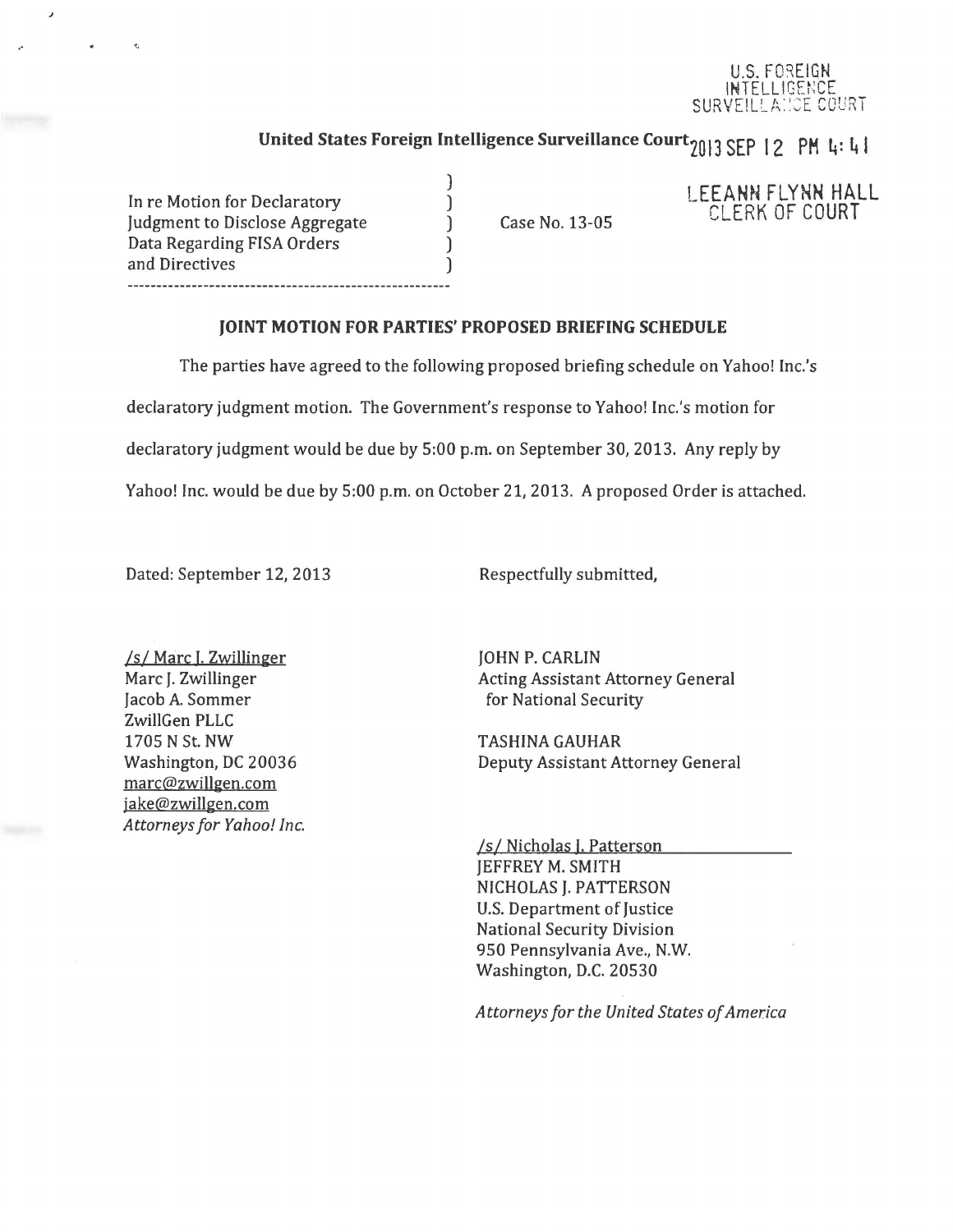#### **CERTIFICATE OF SERVICE**

I hereby certify that on September 12, 2013, I caused copies of the foregoing motion to be served on:

Christine Gunning Carli Rodriguez-Feo United States Department of Justice Litigation Security Group 2 Constitution Square 145 N St NE Suite 2W-115 Washington, D.C. 20530 (202) 514-9016 Carli.Rodriguez-Feo@usdoj.gov

 $\overline{\phantom{a}}$ 

pursuant to FISC Rule 8 and procedures established by the Security and Emergency Planning Staff, United States Department of Justice.

ls/Jacob A. Sommer

Jacob A. Sommer